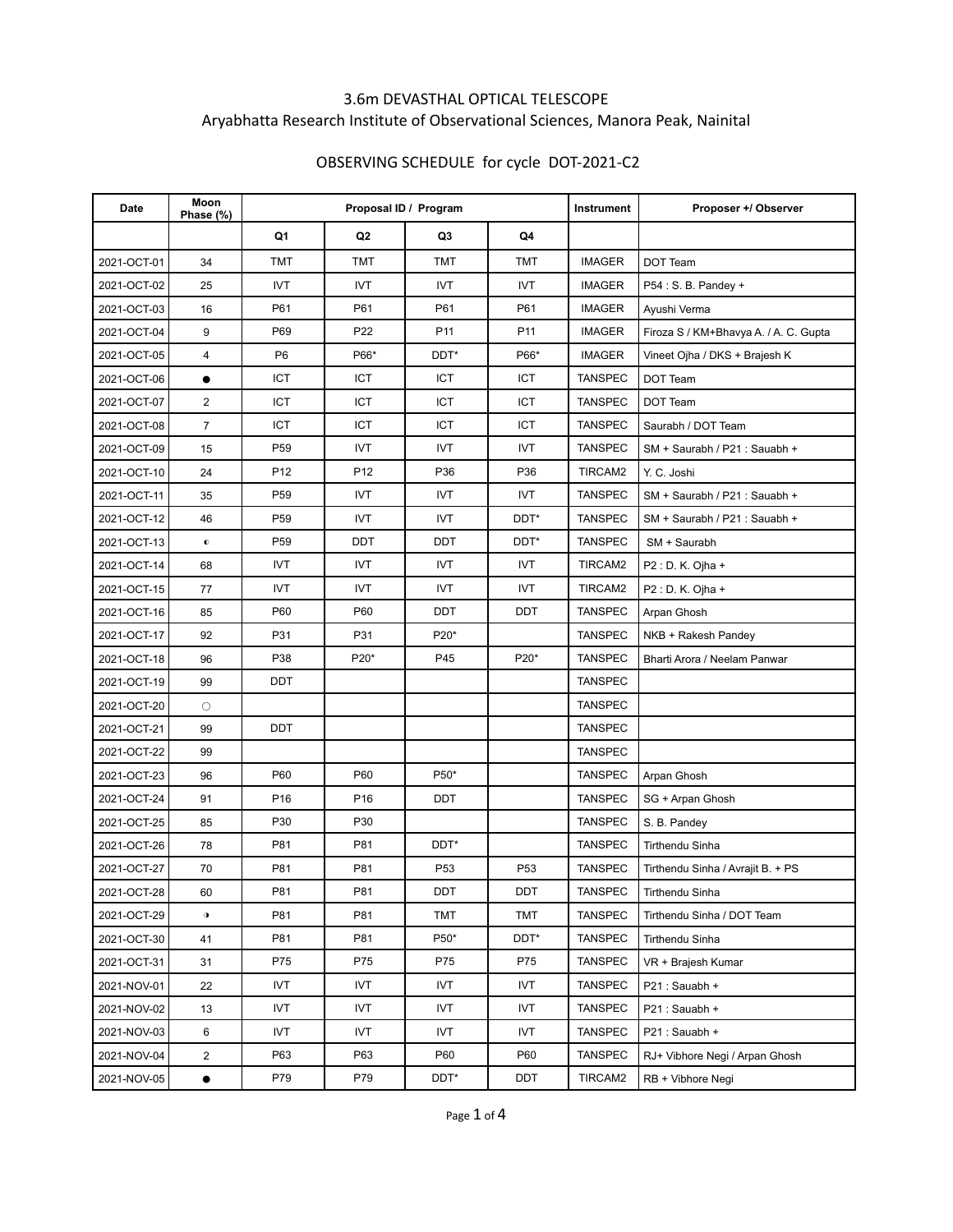| 2021-NOV-06 | 5           | P <sub>8</sub>  | P <sub>8</sub>  | P <sub>56</sub> | P <sub>56</sub> | <b>TANSPEC</b> | Sindhu Pandey / Santosh J + Mrinmoy S. |
|-------------|-------------|-----------------|-----------------|-----------------|-----------------|----------------|----------------------------------------|
| 2021-NOV-07 | 12          | P47             | P47             | P44             | P44             | <b>TANSPEC</b> | VR + Brajesh K / Shivangi P. + SR      |
| 2021-NOV-08 | 21          | P47             | P47             | P <sub>56</sub> | DDT             | <b>TANSPEC</b> | VR + Brajesh K / SJ + Mrinmoy S.       |
| 2021-NOV-09 | 31          | P14             | P14             | P14             | P14             | <b>TANSPEC</b> | SRA + Arpan Ghosh                      |
| 2021-NOV-10 | 42          | P14             | P14             | P14             | P14             | <b>TANSPEC</b> | SRA + Arpan Ghosh                      |
| 2021-NOV-11 | $\bullet$   | P <sub>55</sub> | P <sub>55</sub> | DDT*            | DDT             | <b>TANSPEC</b> | Anohita Mallick                        |
| 2021-NOV-12 | 63          | P <sub>8</sub>  | P20*            | P60             | P60             | <b>TANSPEC</b> | Sindhu Pandey / Arpan Ghosh            |
| 2021-NOV-13 | 73          | P14             | P14             | P14             | P14             | <b>TANSPEC</b> | SRA + Arpan Ghosh                      |
| 2021-NOV-14 | 81          | P50*            | DDT*            |                 |                 | <b>TANSPEC</b> |                                        |
| 2021-NOV-15 | 88          | P38             |                 | P20*            |                 | <b>TANSPEC</b> | <b>Bharti Arora</b>                    |
| 2021-NOV-16 | 94          |                 |                 | P20*            | P20*            | TANSPEC        |                                        |
| 2021-NOV-17 | 98          | DDT             |                 |                 |                 | <b>TANSPEC</b> |                                        |
| 2021-NOV-18 | 99          |                 |                 |                 |                 |                |                                        |
| 2021-NOV-19 | $\circ$     | <b>DDT</b>      |                 |                 |                 |                |                                        |
| 2021-NOV-20 | 99          |                 |                 |                 |                 | <b>TANSPEC</b> |                                        |
| 2021-NOV-21 | 98          |                 |                 |                 |                 | <b>TANSPEC</b> |                                        |
| 2021-NOV-22 | 95          | P50*            |                 |                 | P34             | <b>TANSPEC</b> | V. + Kuntal M.                         |
| 2021-NOV-23 | 90          | DDT             | TMT             | TMT             | P34             | <b>TANSPEC</b> | DOT Team / V. + Kuntal M.              |
| 2021-NOV-24 | 84          | P49             | P49             | P49             | P49             | <b>TANSPEC</b> | MN + Saurabh                           |
| 2021-NOV-25 | 76          | P49             | P49             | P49             | P49             | <b>TANSPEC</b> | MN + Saurabh                           |
| 2021-NOV-26 | 67          | DDT*            | P <sub>57</sub> | P49             | P49             | <b>TANSPEC</b> | AB + Brajesh K / MN + Saurabh          |
| 2021-NOV-27 | $\mathbf 0$ | DDT             | P <sub>57</sub> | P <sub>10</sub> | P <sub>10</sub> | <b>TANSPEC</b> | AB + Brajesh K. / JCP + Nikita Rawat   |
| 2021-NOV-28 | 48          | P39             | P39             | P39             | DDT             | <b>TANSPEC</b> | Neelam Panwar                          |
| 2021-NOV-29 | 37          | P42             | P42             | P31             | P31             | <b>TANSPEC</b> | PKN + Avrajit B. / NKB + Rakesh Pandey |
| 2021-NOV-30 | 27          | DDT             | P42             | P31             | P31             | <b>TANSPEC</b> | PKN + Avrajit B. / NKB + Rakesh Pandey |
| 2021-DEC-01 | 18          | P <sub>51</sub> | P51             | P <sub>51</sub> | P <sub>51</sub> | <b>TANSPEC</b> | Sapna Mishra                           |
| 2021-DEC-02 | 10          | P47             | P47             | P47             | P47             | <b>TANSPEC</b> | VR + Brajesh Kumar                     |
| 2021-DEC-03 | 4           | DDT             |                 | P63             | P63             | <b>TANSPEC</b> | RJ+ Vibhore Negi                       |
| 2021-DEC-04 | $\bullet$   | DDT*            | DDT             | P63             | P63             | <b>TANSPEC</b> | RJ+ Vibhore Negi                       |
| 2021-DEC-05 | 3           | P79             | P36             | P36*            | P79             | TIRCAM2        | Yogesh Joshi / RB + Vibhore Negi       |
| 2021-DEC-06 | 9           | P47             | P47             | P47             | P47             | <b>TANSPEC</b> | VR + Brajesh Kumar                     |
| 2021-DEC-07 | 17          | ICT             | ICT             | ICT             | ICT             | <b>IMAGER</b>  | DOT Team                               |
| 2021-DEC-08 | 26          | <b>ICT</b>      | <b>ICT</b>      | <b>ICT</b>      | <b>ICT</b>      | <b>IMAGER</b>  | DOT Team                               |
| 2021-DEC-09 | 36          | ICT             | ICT             | ICT             | ICT             | <b>IMAGER</b>  | S.B. Pandey + / DOT Team               |
| 2021-DEC-10 | 47          | <b>IVT</b>      | <b>IVT</b>      | <b>IVT</b>      | <b>IVT</b>      | <b>IMAGER</b>  | P54 : S. B. Pandey +                   |
| 2021-DEC 11 | $\bullet$   | IVT             | IVT             | IVT             | <b>IVT</b>      | <b>IMAGER</b>  | P54 : S. B. Pandey +                   |
| 2021-DEC-12 | 67          | P22             | P <sub>4</sub>  | DDT*            | <b>DDT</b>      | <b>IMAGER</b>  | KM + Bhavya A. / Brajesh K.            |
| 2021-DEC-13 | 76          | P67             | P67             | P67             | P67             | <b>IMAGER</b>  | PL + Mrinmoy S.                        |
| 2021-DEC-14 | 84          | P67             | P67             | P67             | P67             | <b>IMAGER</b>  | PL + Mrinmoy S.                        |
| 2021-DEC-15 | 90          | P67             | P67             | P67             | P67             | <b>IMAGER</b>  | PL + Mrinmoy S.                        |
| 2021-DEC-16 | 95          | P50*            | P <sub>4</sub>  | DDT*            | <b>DDT</b>      | <b>IMAGER</b>  | BK / Brajesh K.; P50 on TIRCAM2        |
| 2021-DEC-17 | 98          | ICT             | ICT             | ICT             | ICT             | <b>ADFOSC</b>  | DOT Team                               |
| 2021-DEC-18 | 99          | ICT             | ICT             | ICT             | ICT             | <b>ADFOSC</b>  | DOT Team                               |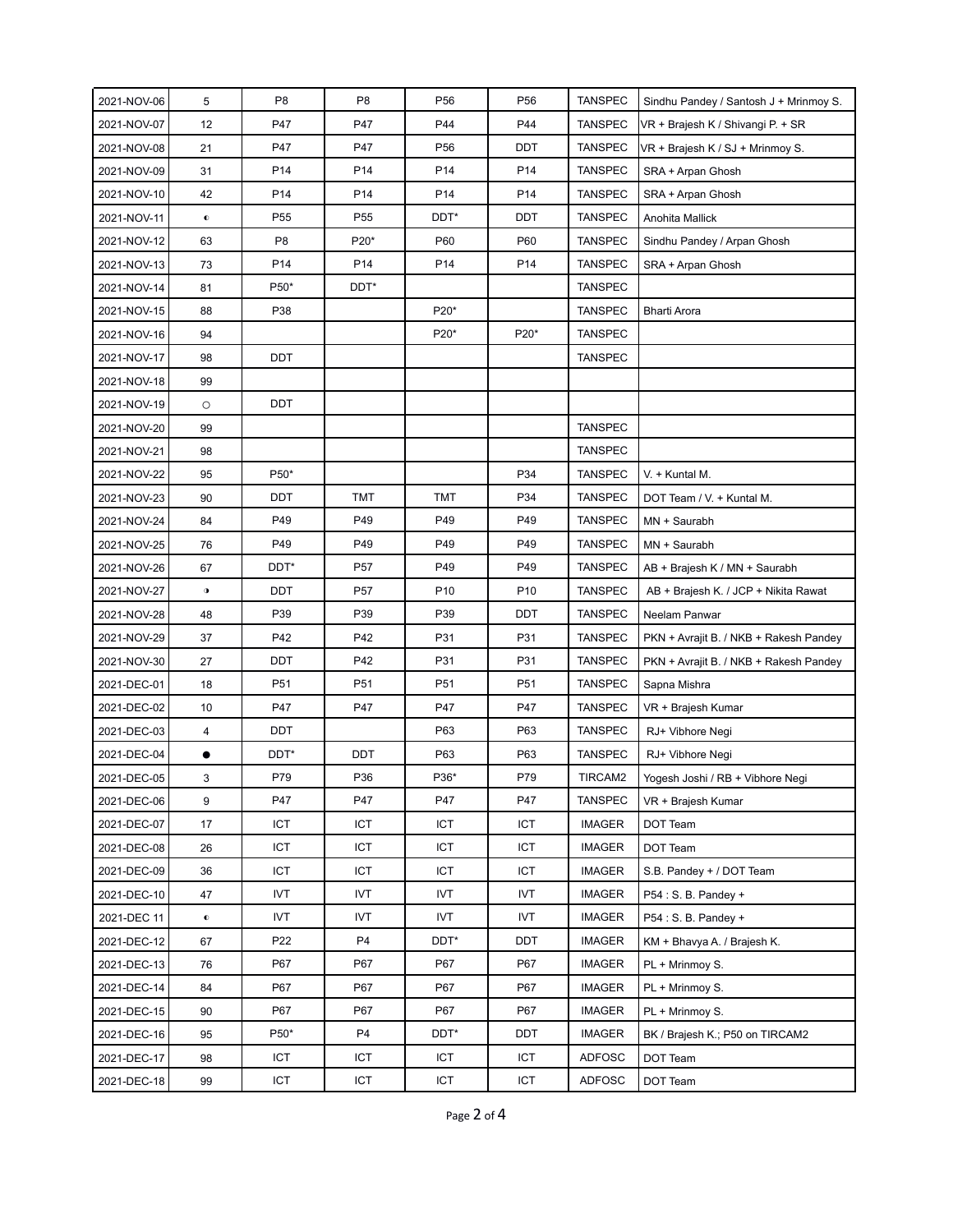| 2021-DEC-19 | $\circ$     | <b>ICT</b>      | <b>ICT</b>      | ICT             | ICT             | <b>ADFOSC</b>  | Amitesh O. + DOT Team                                       |
|-------------|-------------|-----------------|-----------------|-----------------|-----------------|----------------|-------------------------------------------------------------|
| 2021-DEC-20 | 99          | <b>IVT</b>      | <b>IVT</b>      | <b>IVT</b>      | <b>IVT</b>      | <b>ADFOSC</b>  | P32: Amitesh Omar +                                         |
| 2021-DEC-21 | 98          | <b>IVT</b>      | <b>IVT</b>      | <b>IVT</b>      | <b>IVT</b>      | <b>ADFOSC</b>  | P32: Amitesh Omar +                                         |
| 2021-DEC-22 | 94          | DDT*            | P <sub>4</sub>  | DDT*            | <b>DDT</b>      | <b>ADFOSC</b>  | Brajesh K.                                                  |
| 2021-DEC-23 | 89          | P50*            |                 |                 | DDT*            | <b>ADFOSC</b>  | BK                                                          |
| 2021-DEC-24 | 82          | DDT             |                 |                 |                 | <b>ADFOSC</b>  |                                                             |
| 2021-DEC-25 | 73          | DDT*            | P <sub>4</sub>  |                 | <b>DDT</b>      | <b>ADFOSC</b>  | Brajesh K.                                                  |
| 2021-DEC-26 | 64          | P48             | P48             | P48             | P48             | <b>ADFOSC</b>  | Jayanand Maurya                                             |
| 2021-DEC-27 | $\mathbf 0$ | DDT*            | P40             | DDT             | DDT*            | ADFOSC         | PKN + Avrajit B.                                            |
| 2021-DEC-28 | 43          | P60             | P60             | P27             | P <sub>6</sub>  | <b>ADFOSC</b>  | Arpan Ghosh / PJ+Vibhore N / Vineet O.                      |
| 2021-DEC-29 | 32          | DDT             | P <sub>4</sub>  | P <sub>6</sub>  | P <sub>6</sub>  | <b>ADFOSC</b>  | Brajesh K. / Vineet O.                                      |
| 2021-DEC-30 | 22          | P66             | DDT*            | P34             | P34             | <b>ADFOSC</b>  | DKS + Brajesh K. / V + Kuntal Misra                         |
| 2021-DEC-31 | 13          | P41             | P41             | P34             | P34             | <b>ADFOSC</b>  | KM + Bhavya A. / V + Kuntal Misra                           |
| 2022-JAN-01 | 6           | P63             | P63             | P63             | P63             | <b>TANSPEC</b> | Ravi Joshi + Vibhore Negi                                   |
| 2022-JAN-02 | 2           | P63             | P63             | P63             | P63             | <b>TANSPEC</b> | Ravi Josjhi + Vibhore Negi                                  |
| 2022-JAN-03 | $\bullet$   | P63             | P63             | P63             | P63             | <b>TANSPEC</b> | Ravi Joshi + Vibhore Negi                                   |
| 2022-JAN-04 | 6           | P40             | P <sub>4</sub>  | P27             | P17             | <b>TANSPEC</b> | PKN/ Brajesh K. / PJ+Vibhore N / Amit K                     |
| 2022-JAN-05 | 13          | P40             | DDT*            | P22             | P24             | <b>TANSPEC</b> | PKN / KM + Bhavya A. / Amit Kumar                           |
| 2022-JAN-06 | 21          | P <sub>25</sub> | P <sub>25</sub> | P <sub>25</sub> | P <sub>25</sub> | <b>TANSPEC</b> | Avrajit B.                                                  |
| 2022-JAN-07 | 30          | P <sub>10</sub> | P <sub>10</sub> | DDT*            | <b>DDT</b>      | <b>TANSPEC</b> | Jeewan Pandey                                               |
| 2022-JAN-08 | 40          | P50*            | P <sub>4</sub>  | P <sub>10</sub> | P <sub>10</sub> | <b>TANSPEC</b> | Brajesh K. /Jeewan Pandey                                   |
| 2022-JAN-09 | $\bullet$   | P60             | P60             | P43             | P43             | <b>TANSPEC</b> | Arpan Ghosh/Suvendu                                         |
| 2022-JAN-10 | 60          | P20*            |                 | P22             |                 | <b>TANSPEC</b> | KM + Bhavya A.                                              |
| 2022-JAN-11 | 69          | P47             | P47             |                 |                 | <b>TANSPEC</b> | <b>Vineet Rawat</b>                                         |
| 2022-JAN-12 | 77          | P47             | P <sub>4</sub>  | P36             | P36             | <b>TANSPEC</b> | Brajesh K./Vineet Rawat/YCJ + JM                            |
| 2022-JAN-13 | 85          | DDT*            | P20*            | P <sub>16</sub> | P <sub>16</sub> | <b>TANSPEC</b> | Supriyo Ghosh                                               |
| 2022-JAN-14 | 91          | P20*            | DDT             |                 |                 | <b>TANSPEC</b> |                                                             |
| 2022-JAN-15 | 95          | P50*            | P <sub>4</sub>  | <b>TMT</b>      | <b>TMT</b>      | <b>TANSPEC</b> | Brajesh K. / DOT Team                                       |
| 2022-JAN-16 | 99          |                 | P36             | P36             |                 | <b>TANSPEC</b> | YCJ + JM                                                    |
| 2022-JAN-17 | 99          | DDT             |                 |                 |                 | <b>TANSPEC</b> |                                                             |
| 2022-JAN-18 | $\circ$     |                 |                 |                 |                 | <b>TANSPEC</b> |                                                             |
| 2022-JAN-19 | 99          |                 |                 |                 |                 | <b>TANSPEC</b> |                                                             |
| 2022-JAN-20 | 97          | P65             | P65             | P65             | P50*            | TIRCAM2        | PC + Alexander Panchal                                      |
| 2022-JAN-21 | 92          | P65             | P65             | P65             | DDT             | TIRCAM2        | PC + Alexander Panchal                                      |
| 2022-JAN-22 | 86          | P65             | P65             | P65             |                 | TIRCAM2        | PC + Alexander Panchal                                      |
| 2022-JAN-23 | 78          | DDT*            | P51/P63         | P51/P63         | DDT*            | <b>TANSPEC</b> | Rahul/ Ravi Joshi + Vibhore Negi                            |
| 2022-JAN-24 | 69          | DDT             | P51/P63         | P51/P63         |                 | <b>TANSPEC</b> | Rahul/ Ravi Joshi + Vibhore Negi                            |
| 2022-JAN-25 | $\bullet$   | DDT*            | P36*            | P36             | P36             | TIRCAM2        | Rahul/ Y. C. Joshi                                          |
| 2022-JAN-26 | 48          | DDT*            | P40             | P <sub>22</sub> | P <sub>10</sub> | <b>TIRCAM2</b> | Rahul/ PKN + Avrajit B. / KM + Bhavya<br>A./JCP + Nikita R. |
| 2022-JAN-27 | 37          | <b>ICT</b>      | <b>ICT</b>      | <b>ICT</b>      | <b>ICT</b>      | <b>IMAGER</b>  | DOT+ IMAGER Team                                            |
| 2022-JAN-28 | 26          | <b>DDT</b>      | P <sub>4</sub>  | P50*            | <b>IVT</b>      | <b>IMAGER</b>  | <b>BRAJESH + IMAGER TEAM</b>                                |
| 2022-JAN-29 | 16          | DDT*            | <b>IVT</b>      | IVT             | IVT             | <b>IMAGER</b>  | <b>IMAGER TEAM</b>                                          |